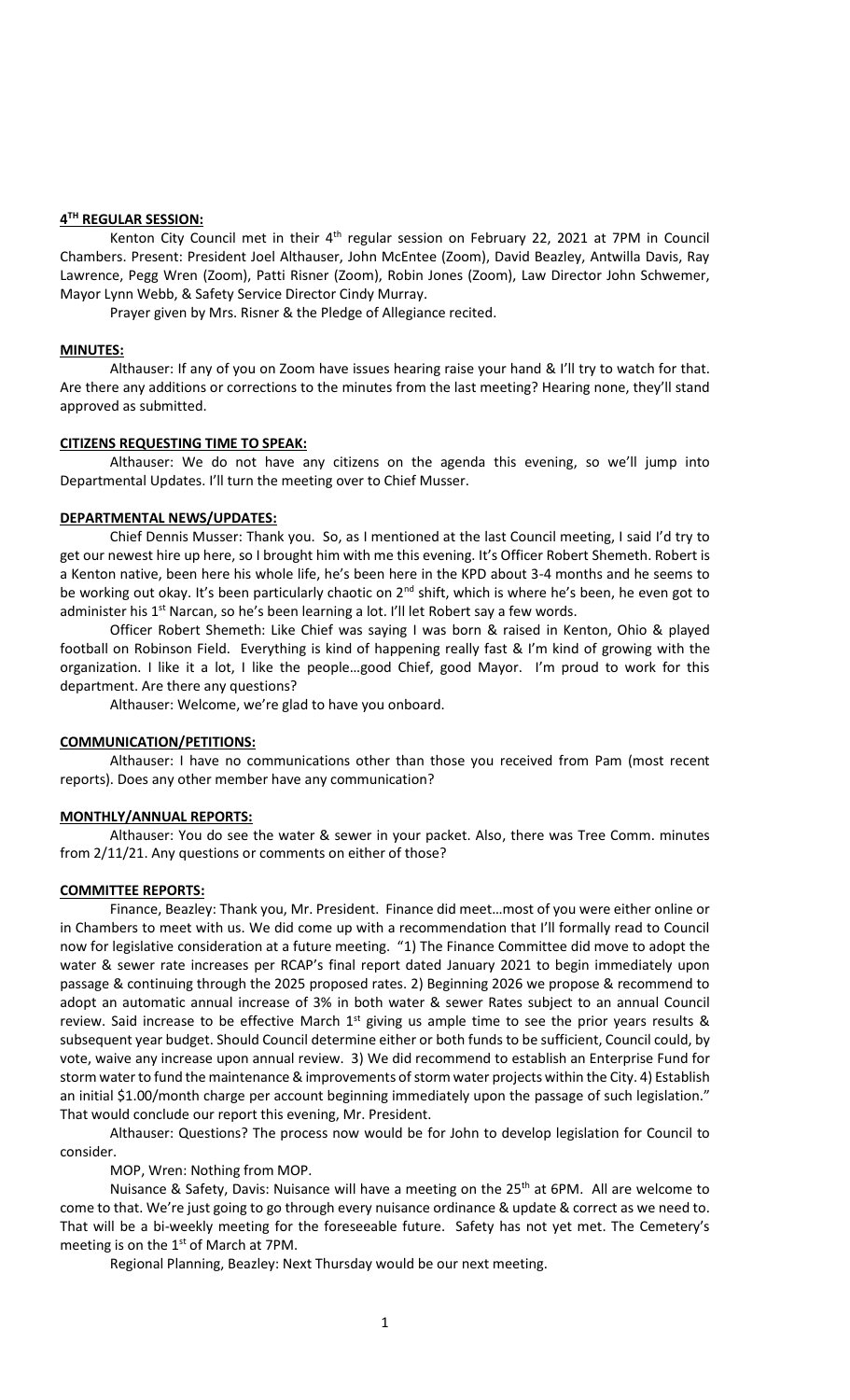## **OLD BUSINESS:**

# ORDINANCE NO. 21-001, 3<sup>RD</sup> READING, TITLE ONLY; AN ORDINANCE ADOPTING KENTON **CODIFIED ORDINANCE CHAPTER 1284 RELATING TO A WELLHEAD PROTECTION PLAN FOR THE CITY OF KENTON, OHIO, AND DECLARING AN EMERGENCY.**

Althauser: Okay is there anything new that has come up with this? This will pretty much fall on Cindy's shoulders...this is the  $3<sup>rd</sup>$  reading so I'd entertain a motion...

**Motion by Mrs. Wren & second by Mrs. Davis to approve Ordinance 21-001.**

Althauser: Is there any discussion? **(Roll call vote, 7 ayes; motion carried)** Is there any other old business to be presented?

#### **NEW BUSINESS:**

**ORDINANCE NO. 21-002, 1ST READING, TITLE ONLY; AN EMERGENCY ORDINANCE TO APPROVE THE EDITING AND INCLUSION OF CERTAIN ORDINANCES AS PARTS OF THE VARIOUS COMPONENT CODES OF THE CODIFIED ORDINANCES; TO PROVIDE FOR THE ADOPTION OF NEW MATTER IN THE UPDATED AND REVISED CODIFIED ORDINANCES; TO PROVIDE FOR THE PUBLICATION OF SUCH NEW MATTER; AND TO REPEAL ORDINANCES AND RESOLUTIONS IN CONFLICT THEREWITH.**

Althauser: I don't know if John or Brenda want to comment on this, but this is something that's an annual item. I don't know that there is a time crunch…

Clerk: We got the invoice and it's already online & updated.

Althauser: So we can read this again in 2 weeks, or if you want to act on it now I'll leave that up to you all. Ok, I guess we'll read it again in 2 weeks.

# **ORDINANCE NO. 21-003, 1ST READING, TITLE ONLY; AN ORDINANCE PROVIDING FOR ADDITIONAL APPROPRIATIONS AND FOR TRANSFERRING FUNDS FOR THE YEAR 2021 FOR THE CITY OF KENTON, OHIO, AND DECLARING AN EMERGENCY.**

Althauser: I'll defer to…well Pam's not here, Dave do you want to…

Beazley: I guess it's me. As Pam had indicated at the last Finance meeting 2 weeks ago and put this in front of us, a number of these are time sensitive on paying for items already spent. For instance, Fire Incidentals is the Captain's test, we had some increases in our janitor costs that came with the new year that were not correctly budgeted in, the Police telephone allows for the connective devices in the patrol units for the laptops & ipad technology issues that we've developed as well. Finally, the Grove Cemetery was simply an adjustment to correct there. So I would move…

**Motion by Mr. Beazley & second by Mr. Lawrence that the rules requiring legislation of a permanent or general nature to be read on three separate days, be suspended. Roll call vote, 7 ayes; motion carried.**

**Motion by Mrs. Wren & second by Mr. Beazley to approve Ordinance 21-003.**

Althauser: Is there any discussion? **(Roll call vote, 7 ayes; motion carried)** Is there any other new business to be presented at this time?

### **COMMENTS:**

Auditor, Brian Hattery: Pam sent out reports like she does every month & I'd just remind everybody that the one is kind of a summation called revenue/distribution report. We used to print these off, but we haven't for a while, but I'd encourage each Councilmember to look at that one. It's a great summary of where each of our funds stand our income & our disbursements…at the bottom she has shown what the downtown costs are. If anyone has any questions let me or Pam know. The trash is on there now also. That's all, thank you.

Chief Bruce Donnelly: Basically, we've been a little busy the last couple of weeks. They were out on 20 fire calls this month & approximately 55 EMS calls for the month so far. They're out right now on a mutual aid fire run plus an EMS call at the same time, so that's why I'm here at the station. Things do seem to being going pretty smoothly. We're trying to keep up with the maintenance of equipment, etc. That's all I've got for now.

Althauser: Any questions for the Chief? I'm trying to get Taylor on so she can address Council but for whatever reason it's not happening. Sorry Taylor…

McEntee: I'd like to thank the safety crews for the hard work they've put in on the snow removal. That was a lot of snow & I know they put a lot of hours in, so thank you to that. I'd also like to welcome and thank our new police officer. I know he's familiar with the community but it's nice to have him on the force. I truly appreciate those citizens that are willing to put in that kind of service. Thank you very much.

Davis: Just echo what John said.

Wren: Just echoing what John said. Thank you.